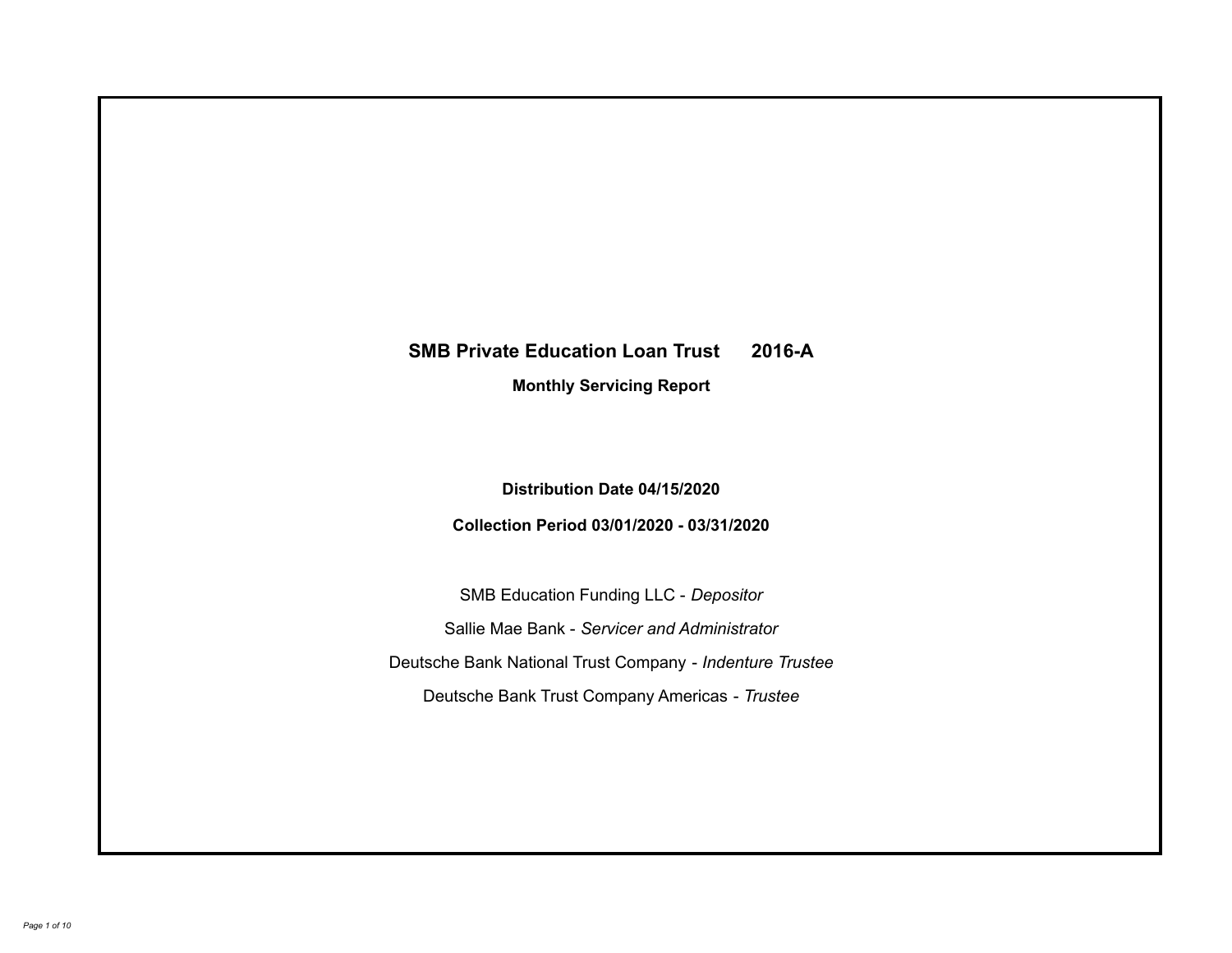| Α           | <b>Student Loan Portfolio Characteristics</b> |                                                 | <b>Settlement Date</b><br>05/26/2016 | 02/29/2020           | 03/31/2020           |
|-------------|-----------------------------------------------|-------------------------------------------------|--------------------------------------|----------------------|----------------------|
|             | <b>Principal Balance</b>                      |                                                 | \$585,861,635.84                     | \$337,367,455.46     | \$331,207,371.96     |
|             | Interest to be Capitalized Balance            |                                                 | 32,367,510.93                        | 14,792,549.52        | 14,541,681.04        |
|             | Pool Balance                                  |                                                 | \$618,229,146.77                     | \$352,160,004.98     | \$345,749,053.00     |
|             | Weighted Average Coupon (WAC)                 |                                                 |                                      |                      |                      |
|             |                                               | WAC1 (Contractual Interest Rate on the Loan)    | 8.26%                                | 8.92%                | 8.36%                |
|             |                                               | WAC2 (Average of Applicable Interest Rate)      | 8.23%                                | 8.84%                | 8.29%                |
|             |                                               | WAC3 (Average of Actual Interest Rate)          | 8.16%                                | 8.75%                | 8.21%                |
|             | Weighted Average Remaining Term               |                                                 | 134.18                               | 125.78               | 126.15               |
|             | Number of Loans                               |                                                 | 53,959                               | 31,620               | 31,038               |
|             | Number of Borrowers                           |                                                 | 52,283                               | 30,507               | 29,949               |
|             | Pool Factor                                   | Since Issued Total Constant Prepayment Rate (1) |                                      | 0.569626985<br>9.94% | 0.559257121<br>9.96% |
|             |                                               |                                                 |                                      |                      |                      |
| $\sf B$     | <b>Debt Securities</b>                        | <b>Cusip/Isin</b>                               | 03/16/2020                           |                      | 04/15/2020           |
|             | A <sub>2</sub> A                              | 78449FAB7                                       | \$121,703,456.71                     |                      | \$118,924,163.32     |
|             | A2B                                           | 78449FAC5                                       | \$74,808,546.78                      |                      | \$73,100,173.78      |
|             | В                                             | 78449FAD3                                       | \$50,000,000.00                      |                      | \$50,000,000.00      |
|             |                                               |                                                 |                                      |                      |                      |
| $\mathsf C$ | <b>Certificates</b>                           | Cusip/Isin                                      | 03/16/2020                           |                      | 04/15/2020           |
|             | Residual                                      | 78449F101                                       | \$100,000.00                         |                      | \$100,000.00         |
|             |                                               |                                                 |                                      |                      |                      |
| D           | <b>Account Balances</b>                       |                                                 | 03/16/2020                           |                      | 04/15/2020           |
|             | Reserve Account Balance                       |                                                 | \$1,557,854.00                       |                      | \$1,557,854.00       |
|             |                                               |                                                 |                                      |                      |                      |
| Е           | <b>Asset / Liability</b>                      |                                                 | 03/16/2020                           |                      | 04/15/2020           |
|             | Overcollateralization Percentage              |                                                 | 30.00%                               |                      | 30.00%               |
|             | Specified Overcollateralization Amount        |                                                 | \$105,648,001.49                     |                      | \$103,724,715.90     |
|             | Actual Overcollateralization Amount           |                                                 | \$105,648,001.49                     |                      | \$103,724,715.90     |

(1) For additional information, see 'Since Issued CPR Methodology' found on page 11 of this report.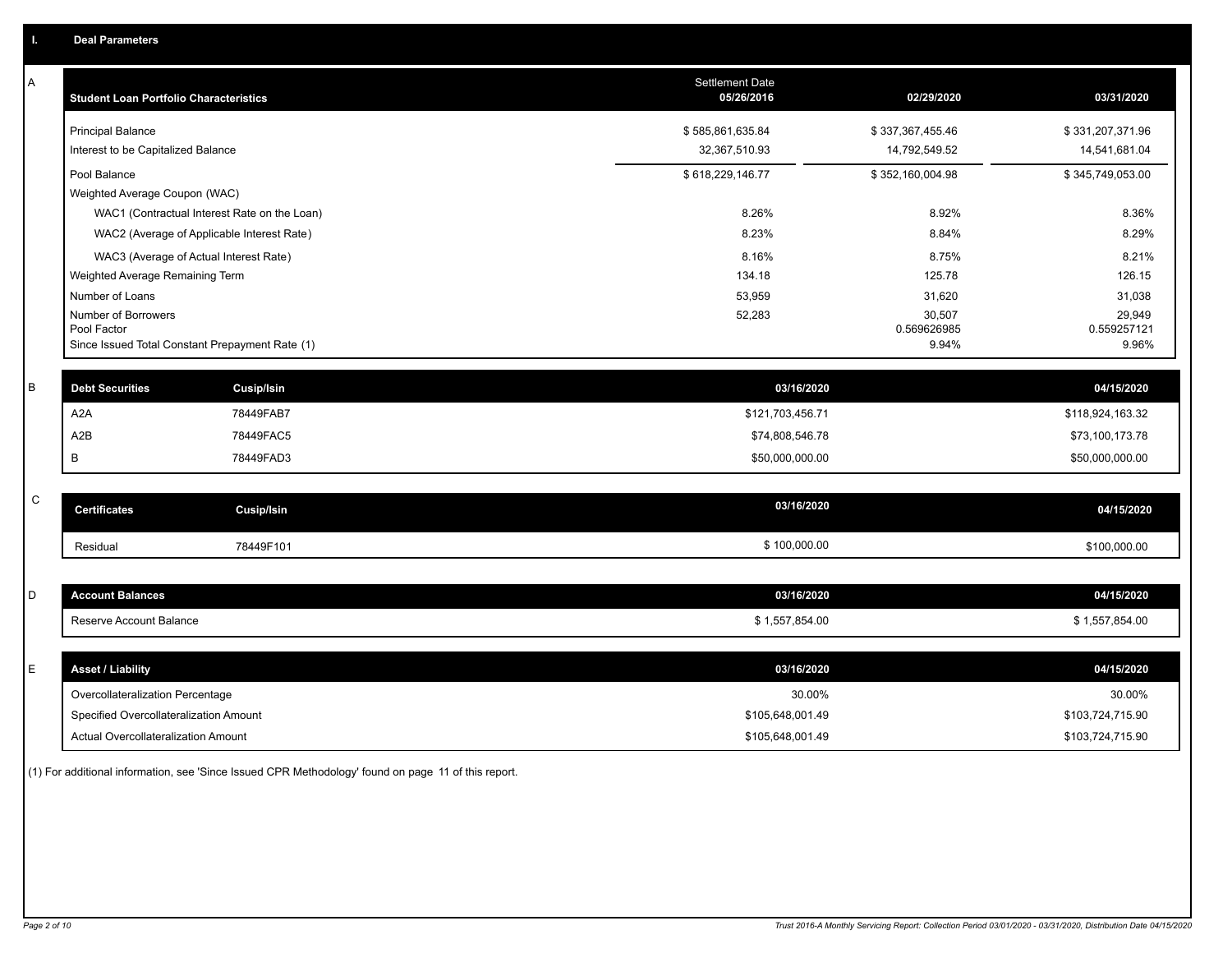## **II. 2016-A Trust Activity 03/01/2020 through 03/31/2020**

| <b>Borrower Principal</b><br>6,481,426.26<br>0.00<br><b>Consolidation Activity Principal</b><br>Seller Principal Reimbursement<br>75.42<br>Servicer Principal Reimbursement<br>0.00<br>Delinquent Principal Purchases by Servicer<br>0.00<br><b>Other Principal Deposits</b><br>58,523.48<br>\$6,540,025.16<br><b>Total Principal Receipts</b><br>В<br><b>Student Loan Interest Receipts</b><br><b>Borrower Interest</b><br>1,750,025.28<br>0.00<br><b>Consolidation Activity Interest</b><br>Seller Interest Reimbursement<br>4.76<br>0.00<br>Servicer Interest Reimbursement<br>0.00<br>Delinquent Interest Purchases by Servicer<br>187.59<br><b>Other Interest Deposits</b><br>\$1,750,217.63<br><b>Total Interest Receipts</b><br>C<br><b>Recoveries on Realized Losses</b><br>\$57,487.68<br>D<br><b>Investment Income</b><br>\$6,700.47<br>Е<br><b>Funds Borrowed from Next Collection Period</b><br>\$0.00<br>F<br><b>Funds Repaid from Prior Collection Period</b><br>\$0.00<br>G<br>Loan Sale or Purchase Proceeds<br>\$0.00<br>\$0.00<br>H<br>Initial Deposits to Distribution Account<br>\$0.00<br><b>Excess Transferred from Other Accounts</b><br><b>Borrower Benefit Reimbursements</b><br>\$0.00<br>J<br><b>Other Deposits</b><br>\$0.00<br>Κ<br><b>Other Fees Collected</b><br>L<br>\$0.00<br>М<br><b>AVAILABLE FUNDS</b><br>\$8,354,430.94<br>N<br>Non-Cash Principal Activity During Collection Period<br>\$379,941.66<br>Aggregate Purchased Amounts by the Depositor, Servicer or Seller<br>\$58,711.07<br>O<br>P<br>\$0.00<br>Aggregate Loan Substitutions | A | <b>Student Loan Principal Receipts</b> |  |
|----------------------------------------------------------------------------------------------------------------------------------------------------------------------------------------------------------------------------------------------------------------------------------------------------------------------------------------------------------------------------------------------------------------------------------------------------------------------------------------------------------------------------------------------------------------------------------------------------------------------------------------------------------------------------------------------------------------------------------------------------------------------------------------------------------------------------------------------------------------------------------------------------------------------------------------------------------------------------------------------------------------------------------------------------------------------------------------------------------------------------------------------------------------------------------------------------------------------------------------------------------------------------------------------------------------------------------------------------------------------------------------------------------------------------------------------------------------------------------------------------------------------------------------------------------------------------------|---|----------------------------------------|--|
|                                                                                                                                                                                                                                                                                                                                                                                                                                                                                                                                                                                                                                                                                                                                                                                                                                                                                                                                                                                                                                                                                                                                                                                                                                                                                                                                                                                                                                                                                                                                                                                  |   |                                        |  |
|                                                                                                                                                                                                                                                                                                                                                                                                                                                                                                                                                                                                                                                                                                                                                                                                                                                                                                                                                                                                                                                                                                                                                                                                                                                                                                                                                                                                                                                                                                                                                                                  |   |                                        |  |
|                                                                                                                                                                                                                                                                                                                                                                                                                                                                                                                                                                                                                                                                                                                                                                                                                                                                                                                                                                                                                                                                                                                                                                                                                                                                                                                                                                                                                                                                                                                                                                                  |   |                                        |  |
|                                                                                                                                                                                                                                                                                                                                                                                                                                                                                                                                                                                                                                                                                                                                                                                                                                                                                                                                                                                                                                                                                                                                                                                                                                                                                                                                                                                                                                                                                                                                                                                  |   |                                        |  |
|                                                                                                                                                                                                                                                                                                                                                                                                                                                                                                                                                                                                                                                                                                                                                                                                                                                                                                                                                                                                                                                                                                                                                                                                                                                                                                                                                                                                                                                                                                                                                                                  |   |                                        |  |
|                                                                                                                                                                                                                                                                                                                                                                                                                                                                                                                                                                                                                                                                                                                                                                                                                                                                                                                                                                                                                                                                                                                                                                                                                                                                                                                                                                                                                                                                                                                                                                                  |   |                                        |  |
|                                                                                                                                                                                                                                                                                                                                                                                                                                                                                                                                                                                                                                                                                                                                                                                                                                                                                                                                                                                                                                                                                                                                                                                                                                                                                                                                                                                                                                                                                                                                                                                  |   |                                        |  |
|                                                                                                                                                                                                                                                                                                                                                                                                                                                                                                                                                                                                                                                                                                                                                                                                                                                                                                                                                                                                                                                                                                                                                                                                                                                                                                                                                                                                                                                                                                                                                                                  |   |                                        |  |
|                                                                                                                                                                                                                                                                                                                                                                                                                                                                                                                                                                                                                                                                                                                                                                                                                                                                                                                                                                                                                                                                                                                                                                                                                                                                                                                                                                                                                                                                                                                                                                                  |   |                                        |  |
|                                                                                                                                                                                                                                                                                                                                                                                                                                                                                                                                                                                                                                                                                                                                                                                                                                                                                                                                                                                                                                                                                                                                                                                                                                                                                                                                                                                                                                                                                                                                                                                  |   |                                        |  |
|                                                                                                                                                                                                                                                                                                                                                                                                                                                                                                                                                                                                                                                                                                                                                                                                                                                                                                                                                                                                                                                                                                                                                                                                                                                                                                                                                                                                                                                                                                                                                                                  |   |                                        |  |
|                                                                                                                                                                                                                                                                                                                                                                                                                                                                                                                                                                                                                                                                                                                                                                                                                                                                                                                                                                                                                                                                                                                                                                                                                                                                                                                                                                                                                                                                                                                                                                                  |   |                                        |  |
|                                                                                                                                                                                                                                                                                                                                                                                                                                                                                                                                                                                                                                                                                                                                                                                                                                                                                                                                                                                                                                                                                                                                                                                                                                                                                                                                                                                                                                                                                                                                                                                  |   |                                        |  |
|                                                                                                                                                                                                                                                                                                                                                                                                                                                                                                                                                                                                                                                                                                                                                                                                                                                                                                                                                                                                                                                                                                                                                                                                                                                                                                                                                                                                                                                                                                                                                                                  |   |                                        |  |
|                                                                                                                                                                                                                                                                                                                                                                                                                                                                                                                                                                                                                                                                                                                                                                                                                                                                                                                                                                                                                                                                                                                                                                                                                                                                                                                                                                                                                                                                                                                                                                                  |   |                                        |  |
|                                                                                                                                                                                                                                                                                                                                                                                                                                                                                                                                                                                                                                                                                                                                                                                                                                                                                                                                                                                                                                                                                                                                                                                                                                                                                                                                                                                                                                                                                                                                                                                  |   |                                        |  |
|                                                                                                                                                                                                                                                                                                                                                                                                                                                                                                                                                                                                                                                                                                                                                                                                                                                                                                                                                                                                                                                                                                                                                                                                                                                                                                                                                                                                                                                                                                                                                                                  |   |                                        |  |
|                                                                                                                                                                                                                                                                                                                                                                                                                                                                                                                                                                                                                                                                                                                                                                                                                                                                                                                                                                                                                                                                                                                                                                                                                                                                                                                                                                                                                                                                                                                                                                                  |   |                                        |  |
|                                                                                                                                                                                                                                                                                                                                                                                                                                                                                                                                                                                                                                                                                                                                                                                                                                                                                                                                                                                                                                                                                                                                                                                                                                                                                                                                                                                                                                                                                                                                                                                  |   |                                        |  |
|                                                                                                                                                                                                                                                                                                                                                                                                                                                                                                                                                                                                                                                                                                                                                                                                                                                                                                                                                                                                                                                                                                                                                                                                                                                                                                                                                                                                                                                                                                                                                                                  |   |                                        |  |
|                                                                                                                                                                                                                                                                                                                                                                                                                                                                                                                                                                                                                                                                                                                                                                                                                                                                                                                                                                                                                                                                                                                                                                                                                                                                                                                                                                                                                                                                                                                                                                                  |   |                                        |  |
|                                                                                                                                                                                                                                                                                                                                                                                                                                                                                                                                                                                                                                                                                                                                                                                                                                                                                                                                                                                                                                                                                                                                                                                                                                                                                                                                                                                                                                                                                                                                                                                  |   |                                        |  |
|                                                                                                                                                                                                                                                                                                                                                                                                                                                                                                                                                                                                                                                                                                                                                                                                                                                                                                                                                                                                                                                                                                                                                                                                                                                                                                                                                                                                                                                                                                                                                                                  |   |                                        |  |
|                                                                                                                                                                                                                                                                                                                                                                                                                                                                                                                                                                                                                                                                                                                                                                                                                                                                                                                                                                                                                                                                                                                                                                                                                                                                                                                                                                                                                                                                                                                                                                                  |   |                                        |  |
|                                                                                                                                                                                                                                                                                                                                                                                                                                                                                                                                                                                                                                                                                                                                                                                                                                                                                                                                                                                                                                                                                                                                                                                                                                                                                                                                                                                                                                                                                                                                                                                  |   |                                        |  |
|                                                                                                                                                                                                                                                                                                                                                                                                                                                                                                                                                                                                                                                                                                                                                                                                                                                                                                                                                                                                                                                                                                                                                                                                                                                                                                                                                                                                                                                                                                                                                                                  |   |                                        |  |
|                                                                                                                                                                                                                                                                                                                                                                                                                                                                                                                                                                                                                                                                                                                                                                                                                                                                                                                                                                                                                                                                                                                                                                                                                                                                                                                                                                                                                                                                                                                                                                                  |   |                                        |  |
|                                                                                                                                                                                                                                                                                                                                                                                                                                                                                                                                                                                                                                                                                                                                                                                                                                                                                                                                                                                                                                                                                                                                                                                                                                                                                                                                                                                                                                                                                                                                                                                  |   |                                        |  |
|                                                                                                                                                                                                                                                                                                                                                                                                                                                                                                                                                                                                                                                                                                                                                                                                                                                                                                                                                                                                                                                                                                                                                                                                                                                                                                                                                                                                                                                                                                                                                                                  |   |                                        |  |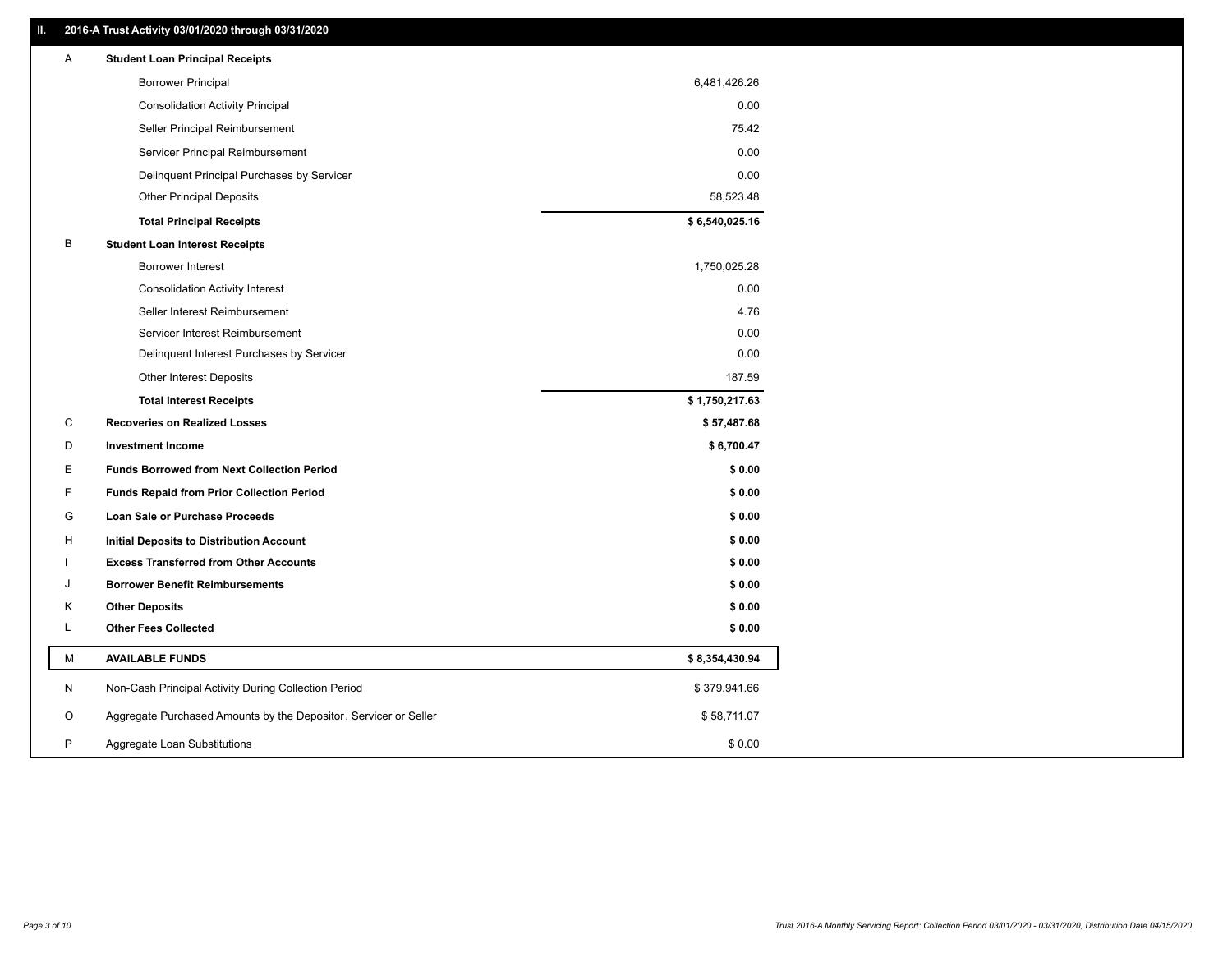|                   |                       |                          |            |                                                                  | <b>Loans by Repayment Status</b> |                            |                          |         |                                                           |                |                            |
|-------------------|-----------------------|--------------------------|------------|------------------------------------------------------------------|----------------------------------|----------------------------|--------------------------|---------|-----------------------------------------------------------|----------------|----------------------------|
|                   |                       |                          | 03/31/2020 |                                                                  |                                  |                            | 02/29/2020               |         |                                                           |                |                            |
|                   |                       | <b>Wtd Avg</b><br>Coupon | # Loans    | <b>Principal and</b><br><b>Interest Accrued</b><br>to Capitalize | % of Principal                   | % of Loans in<br>Repay (1) | <b>Wtd Avg</b><br>Coupon | # Loans | Principal and<br><b>Interest Accrued</b><br>to Capitalize | % of Principal | % of Loans in<br>Repay (1) |
| INTERIM:          | IN SCHOOL             | 9.48%                    | 1,146      | \$18,943,018.63                                                  | 5.479%                           | $-$ %                      | 10.08%                   | 1,156   | \$18,834,225.09                                           | 5.348%         | $-$ %                      |
|                   | GRACE                 | 9.66%                    | 352        | \$5,283,581.34                                                   | 1.528%                           | $-$ %                      | 10.17%                   | 397     | \$6,021,221.15                                            | 1.710%         | $-$ %                      |
|                   | <b>DEFERMENT</b>      | 9.11%                    | 1,855      | \$24,694,105.10                                                  | 7.142%                           | $-$ %                      | 9.70%                    | 1,854   | \$24,469,108.13                                           | 6.948%         | $-$ %                      |
| <b>REPAYMENT:</b> | <b>CURRENT</b>        | 7.99%                    | 25,151     | \$261,725,001.04                                                 | 75.698%                          | 88.174%                    | 8.54%                    | 26,424  | \$277,482,404.50                                          | 78.794%        | 91.628%                    |
|                   | 31-60 DAYS DELINQUENT | 8.50%                    | 496        | \$7,439,827.43                                                   | 2.152%                           | 2.506%                     | 9.08%                    | 489     | \$7,171,849.09                                            | 2.037%         | 2.368%                     |
|                   | 61-90 DAYS DELINQUENT | 8.31%                    | 233        | \$3,125,099.19                                                   | 0.904%                           | 1.053%                     | 8.10%                    | 221     | \$3,041,930.14                                            | 0.864%         | 1.004%                     |
|                   | > 90 DAYS DELINQUENT  | 9.12%                    | 137        | \$2,172,172.84                                                   | 0.628%                           | 0.732%                     | 9.61%                    | 148     | \$2,010,244.13                                            | 0.571%         | 0.664%                     |
|                   | FORBEARANCE           | 8.10%                    | 1,668      | \$22,366,247.43                                                  | 6.469%                           | 7.535%                     | 8.75%                    | 931     | \$13,129,022.75                                           | 3.728%         | 4.335%                     |
| <b>TOTAL</b>      |                       |                          | 31,038     | \$345,749,053.00                                                 | 100.00%                          | 100.00%                    |                          | 31,620  | \$352,160,004.98                                          | 100.00%        | 100.00%                    |

Percentages may not total 100% due to rounding  $\star$ 

1 Loans classified in "Repayment" include any loan for which interim interest only, \$25 fixed payments or full principal and interest payments are due.

|                         |                                                                                                                              |                          | <b>Loans by Borrower Status</b> |                                                           |                |                                |                          |         |                                                           |                |                                |
|-------------------------|------------------------------------------------------------------------------------------------------------------------------|--------------------------|---------------------------------|-----------------------------------------------------------|----------------|--------------------------------|--------------------------|---------|-----------------------------------------------------------|----------------|--------------------------------|
|                         |                                                                                                                              |                          |                                 | 03/31/2020                                                |                |                                | 02/29/2020               |         |                                                           |                |                                |
|                         |                                                                                                                              | <b>Wtd Avg</b><br>Coupon | # Loans                         | Principal and<br><b>Interest Accrued</b><br>to Capitalize | % of Principal | % of Loans in<br>P&I Repay (2) | <b>Wtd Avg</b><br>Coupon | # Loans | Principal and<br><b>Interest Accrued</b><br>to Capitalize | % of Principal | % of Loans in<br>P&I Repay (2) |
| INTERIM:                | IN SCHOOL                                                                                                                    | 9.08%                    | 2,260                           | \$35,450,089.91                                           | 10.253%        | $-$ %                          | 9.66%                    | 2,276   | \$35,362,314.64                                           | 10.042%        | $-$ %                          |
|                         | GRACE                                                                                                                        | 9.21%                    | 673                             | \$9,980,929.76                                            | 2.887%         | $-$ %                          | 9.74%                    | 784     | \$11,620,945.86                                           | 3.300%         | $-$ %                          |
|                         | <b>DEFERMENT</b>                                                                                                             | 8.71%                    | 3,522                           | \$46,481,889.13                                           | 13.444%        | $-$ %                          | 9.31%                    | 3,532   | \$46,377,973.38                                           | 13.170%        | $-$ %                          |
| P&I REPAYMENT:          | <b>CURRENT</b>                                                                                                               | 7.90%                    | 22,077                          | \$219,205,096.15                                          | 63.400%        | 86.357%                        | 8.45%                    | 23,262  | \$233,802,222.67                                          | 66.391%        | 90.341%                        |
|                         | 31-60 DAYS DELINQUENT                                                                                                        | 8.44%                    | 477                             | \$7,081,872.10                                            | 2.048%         | 2.790%                         | 9.06%                    | 472     | \$6,890,071.86                                            | 1.957%         | 2.662%                         |
|                         | 61-90 DAYS DELINQUENT                                                                                                        | 8.29%                    | 225                             | \$3,020,186.34                                            | 0.874%         | 1.190%                         | 8.08%                    | 218     | \$3,004,043.17                                            | 0.853%         | 1.161%                         |
|                         | > 90 DAYS DELINQUENT                                                                                                         | 9.11%                    | 136                             | \$2,162,742.18                                            | 0.626%         | 0.852%                         | 9.61%                    | 145     | \$1,973,410.65                                            | 0.560%         | 0.763%                         |
|                         | FORBEARANCE                                                                                                                  | 8.10%                    | 1,668                           | \$22,366,247.43                                           | 6.469%         | 8.811%                         | 8.75%                    | 931     | \$13,129,022.75                                           | 3.728%         | 5.073%                         |
| <b>TOTAL</b><br>$\star$ | Percentages may not total 100% due to rounding                                                                               |                          | 31,038                          | \$345,749,053.00                                          | 100.00%        | 100.00%                        |                          | 31,620  | \$352,160,004.98                                          | 100.00%        | 100.00%                        |
|                         | 2 Loans classified in "P&I Repayment" includes only those loans for which scheduled principal and interest payments are due. |                          |                                 |                                                           |                |                                |                          |         |                                                           |                |                                |

WAC reflects WAC3 To conform with company standard reporting these sections now include Princial and Interest Accrued to Capitalize .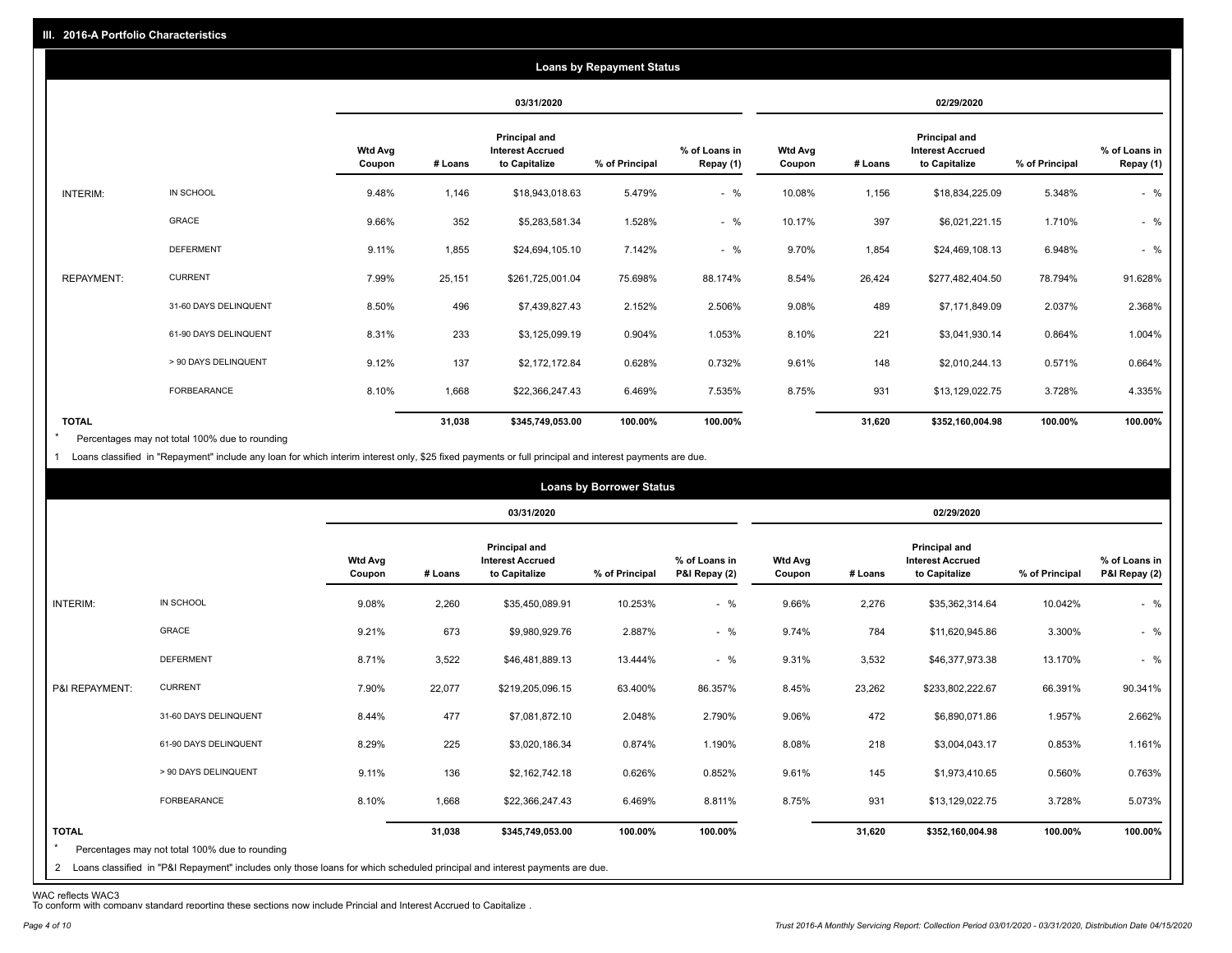|                                                                                                  | 3/31/2020        | 2/29/2020        |
|--------------------------------------------------------------------------------------------------|------------------|------------------|
| Pool Balance                                                                                     | \$345,749,053.00 | \$352,160,004.98 |
| Total # Loans                                                                                    | 31,038           | 31,620           |
| Total # Borrowers                                                                                | 29,949           | 30,507           |
| Weighted Average Coupon                                                                          | 8.29%            | 8.84%            |
| Weighted Average Remaining Term                                                                  | 126.15           | 125.78           |
| Percent of Pool - Cosigned                                                                       | 93.1%            | 93.1%            |
| Percent of Pool - Non Cosigned                                                                   | 6.9%             | 6.9%             |
| Borrower Interest Accrued for Period                                                             | \$2,424,361.53   | \$2,430,552.76   |
| <b>Outstanding Borrower Interest Accrued</b>                                                     | \$17,106,297.28  | \$17,213,018.81  |
| Gross Principal Realized Loss - Periodic *                                                       | \$358,502.96     | \$393,630.13     |
| Gross Principal Realized Loss - Cumulative *                                                     | \$20,278,684.38  | \$19,920,181.42  |
| Recoveries on Realized Losses - Periodic                                                         | \$57,487.68      | \$76,437.59      |
| Recoveries on Realized Losses - Cumulative                                                       | \$3,138,055.67   | \$3,080,567.99   |
| Net Losses - Periodic                                                                            | \$301,015.28     | \$317,192.54     |
| Net Losses - Cumulative                                                                          | \$17,140,628.71  | \$16,839,613.43  |
| Non-Cash Principal Activity - Capitalized Interest                                               | \$741,426.40     | \$1,090,605.63   |
| Since Issued Total Constant Prepayment Rate (CPR) (1)                                            | 9.96%            | 9.94%            |
| <b>Loan Substitutions</b>                                                                        | \$0.00           | \$0.00           |
| <b>Cumulative Loan Substitutions</b>                                                             | \$0.00           | \$0.00           |
| <b>Unpaid Servicing Fees</b>                                                                     | \$0.00           | \$0.00           |
| <b>Unpaid Administration Fees</b>                                                                | \$0.00           | \$0.00           |
| <b>Unpaid Carryover Servicing Fees</b>                                                           | \$0.00           | \$0.00           |
| Note Interest Shortfall                                                                          | \$0.00           | \$0.00           |
| Loans in Modification                                                                            | \$30,131,396.48  | \$29,989,357.70  |
| % of Loans in Modification as a % of Loans in Repayment (P&I)                                    | 13.02%           | 12.21%           |
|                                                                                                  |                  |                  |
| % Annualized Gross Principal Realized Loss - Periodic as a %<br>of Loans in Repayment (P&I) * 12 | 1.86%            | 1.92%            |
| % Gross Principal Realized Loss - Cumulative as a % of                                           |                  |                  |
| Original Pool Balance                                                                            | 3.28%            | 3.22%            |
|                                                                                                  |                  |                  |

\* In accordance with the Servicer's current policies and procedures, after September 1, 2017 loans subject to bankruptcy claims generally will not be reported as a charged- off unless and until they are delinquent for 120

(1) For additional information, see 'Since Issued CPR Methodology' found on page 11 of this report.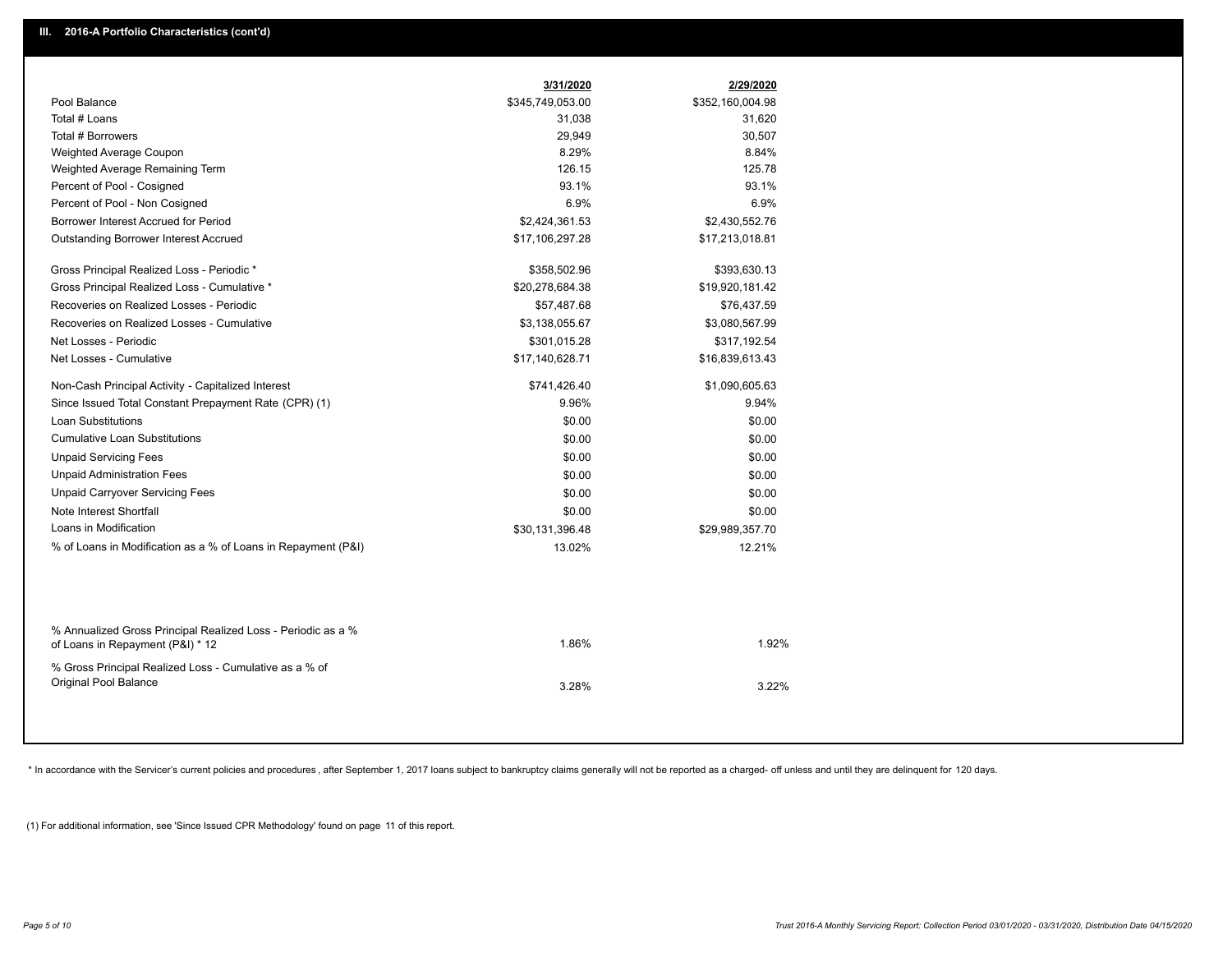#### **Loan Program**  A

|                                    | Weighted<br><b>Average Coupon</b> | # LOANS | <b>\$ AMOUNT</b> | $%$ *    |
|------------------------------------|-----------------------------------|---------|------------------|----------|
| - Smart Option Interest-Only Loans | 7.28%                             | 6,750   | \$53,349,484.30  | 15.430%  |
| - Smart Option Fixed Pay Loans     | 8.22%                             | 8,330   | \$110,395,744.68 | 31.929%  |
| - Smart Option Deferred Loans      | 8.47%                             | 15.958  | \$182,003,824.02 | 52.640%  |
| - Other Loan Programs              | $0.00\%$                          | 0       | \$0.00           | 0.000%   |
| <b>Total</b>                       | 8.21%                             | 31,038  | \$345,749,053.00 | 100.000% |

\* Percentages may not total 100% due to rounding

B

C

**Index Type**

|                       | Weighted<br><b>Average Coupon</b> | # LOANS | <b>\$ AMOUNT</b> | $%$ *     |
|-----------------------|-----------------------------------|---------|------------------|-----------|
| - Fixed Rate Loans    | 7.51%                             | 6,837   | \$87,729,061.88  | 25.374%   |
| - LIBOR Indexed Loans | 8.44%                             | 24,201  | \$258,019,991.12 | 74.626%   |
| - Other Index Rates   | $0.00\%$                          |         | \$0.00           | $0.000\%$ |
| Total                 | 8.21%                             | 31,038  | \$345,749,053.00 | 100.000%  |

\* Percentages may not total 100% due to rounding

## **Weighted Average Recent FICO**

| (2)<br>Wtd Avg Recent FICO Band | # LOANS | \$ AMOUNT        | $%$ *    |
|---------------------------------|---------|------------------|----------|
| $0 - 639$                       | 2,835   | \$32,395,867.68  | 9.370%   |
| 640 - 669                       | 2,088   | \$23,287,600.47  | 6.735%   |
| 670 - 699                       | 3,360   | \$36,565,996.03  | 10.576%  |
| 700 - 739                       | 6,317   | \$73,593,863.46  | 21.285%  |
| $740 +$                         | 16,437  | \$179,900,824.90 | 52.032%  |
| N/A <sup>(1)</sup>              |         | \$4,900.46       | 0.001%   |
| <b>Total</b>                    | 31,038  | \$345,749,053.00 | 100.000% |

WAC reflects WAC3

To conform with company standard reporting these sections now include Princial and Interest Accrued to Capitalize .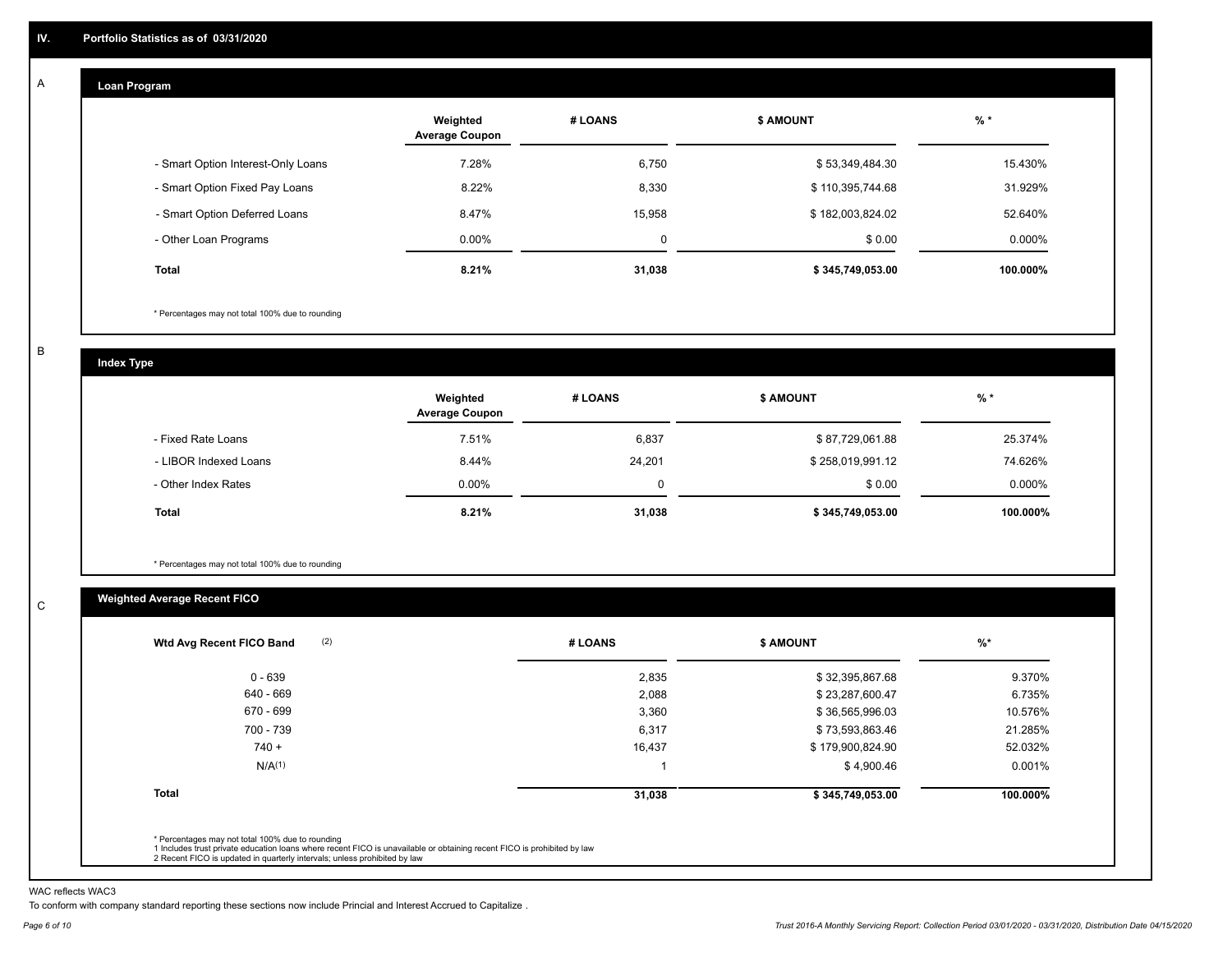| V. | 2016-A Reserve Account, Principal Distribution, and R-2 Certificate Calculations        |                  |  |
|----|-----------------------------------------------------------------------------------------|------------------|--|
| А. | <b>Reserve Account</b>                                                                  |                  |  |
|    | Specified Reserve Account Balance                                                       | \$1,557,854.00   |  |
|    | Actual Reserve Account Balance                                                          | \$1,557,854.00   |  |
| В. | <b>Principal Distribution Amount</b>                                                    |                  |  |
|    | i.<br>Class A Notes Outstanding                                                         | \$196,512,003.49 |  |
|    | ii.<br>Pool Balance                                                                     | \$345,749,053.00 |  |
|    | First Priority Principal Distribution Amount (i - ii)<br>iii.                           | \$0.00           |  |
|    | Class A and B Notes Outstanding<br>iv.                                                  | \$246,512,003.49 |  |
|    | <b>First Priority Principal Distribution Amount</b><br>٧.                               | \$0.00           |  |
|    | Pool Balance<br>vi.                                                                     | \$345,749,053.00 |  |
|    | Specified Overcollateralization Amount<br>Vii.                                          | \$103,724,715.90 |  |
|    | Regular Principal Distribution Amount (if (iv > 0, (iv - v) - (vi - vii))<br>viii.      | \$4,487,666.39   |  |
|    | Pool Balance<br>ix.                                                                     | \$345,749,053.00 |  |
|    | 10% of Initial Pool Balance<br>х.                                                       | \$61,822,914.68  |  |
|    | <b>First Priority Principal Distribution Amount</b><br>xi.                              | \$0.00           |  |
|    | Regular Principal Distribution Amount<br>Xii.                                           | \$4,487,666.39   |  |
|    | Available Funds (after payment of waterfall items A through I)<br>xiii.                 | \$3,088,199.85   |  |
|    | Additional Principal Distribution Amount (if(vi <= x,min(xiii, vi - xi - xii)))<br>xiv. | \$0.00           |  |
| c. | R-2 Certificate                                                                         |                  |  |
|    | Previous Notional Balance                                                               | \$37,490,591.00  |  |
|    | Shortfall of Principal                                                                  | \$0.00           |  |
|    | Shortfall of Interest                                                                   | \$0.00           |  |
|    | <b>Current Notional Balance</b>                                                         | \$37,490,591.00  |  |
|    | Excess Distribution Allocated (1)                                                       | \$870,881.06     |  |
|    |                                                                                         |                  |  |
|    |                                                                                         |                  |  |

1. Until the notional amount of the R-2 Certificate is reduced to zero and if there is excess cash through the distribution available it will be distributed to the R-2 Certificate, otherwise the amount will be zero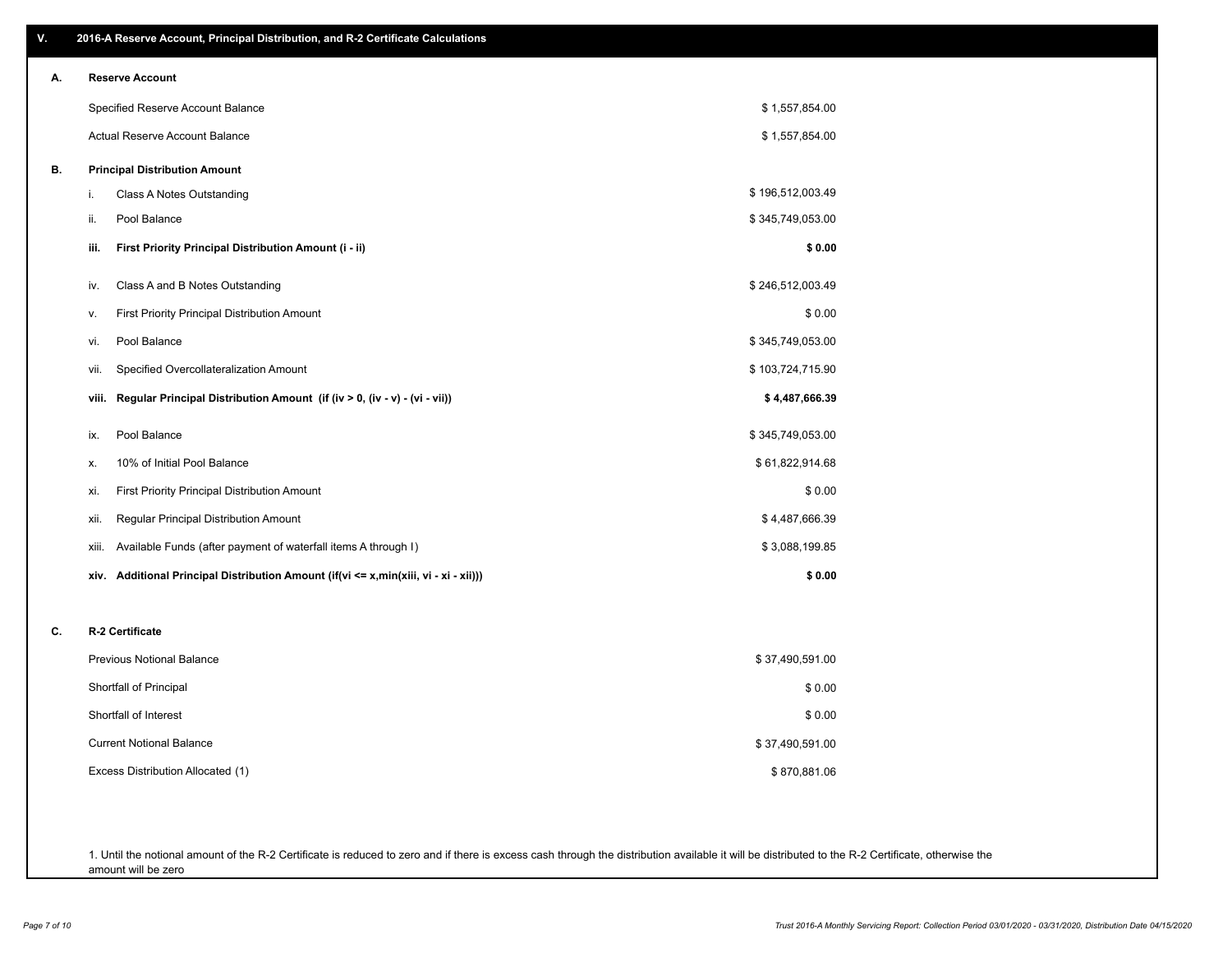|                                                               | Paid           | <b>Funds Balance</b> |
|---------------------------------------------------------------|----------------|----------------------|
| <b>Total Available Funds</b>                                  |                | \$8,354,430.94       |
| <b>Trustee Fees</b><br>A                                      | \$0.00         | \$8,354,430.94       |
| В<br><b>Servicing Fees</b>                                    | \$225,435.03   | \$8,128,995.91       |
| C<br>i. Administration Fees                                   | \$8,333.00     | \$8,120,662.91       |
| ii. Unreimbursed Administrator Advances plus any Unpaid       | \$0.00         | \$8,120,662.91       |
| D<br>Class A Noteholders Interest Distribution Amount         | \$411,270.42   | \$7,709,392.49       |
| Е<br>First Priority Principal Payment                         | \$0.00         | \$7,709,392.49       |
| <b>Class B Noteholders Interest Distribution Amount</b><br>F. | \$133,526.25   | \$7,575,866.24       |
| <b>Reinstatement Reserve Account</b><br>G                     | \$0.00         | \$7,575,866.24       |
| H<br><b>Regular Principal Distribution</b>                    | \$4,487,666.39 | \$3,088,199.85       |
| <b>Carryover Servicing Fees</b>                               | \$0.00         | \$3,088,199.85       |
| Additional Principal Distribution Amount<br>J                 | \$0.00         | \$3,088,199.85       |
| Κ<br>Unpaid Expenses of Trustee                               | \$0.00         | \$3,088,199.85       |
| Unpaid Expenses of Administrator<br>L                         | \$0.00         | \$3,088,199.85       |
| M<br>i. Remaining Funds to the R-1 Certificateholder(s)       | \$2,217,318.79 | \$870,881.06         |
| ii. Remaining Funds to the R-2 Certificateholder(s)           | \$870,881.06   | \$0.00               |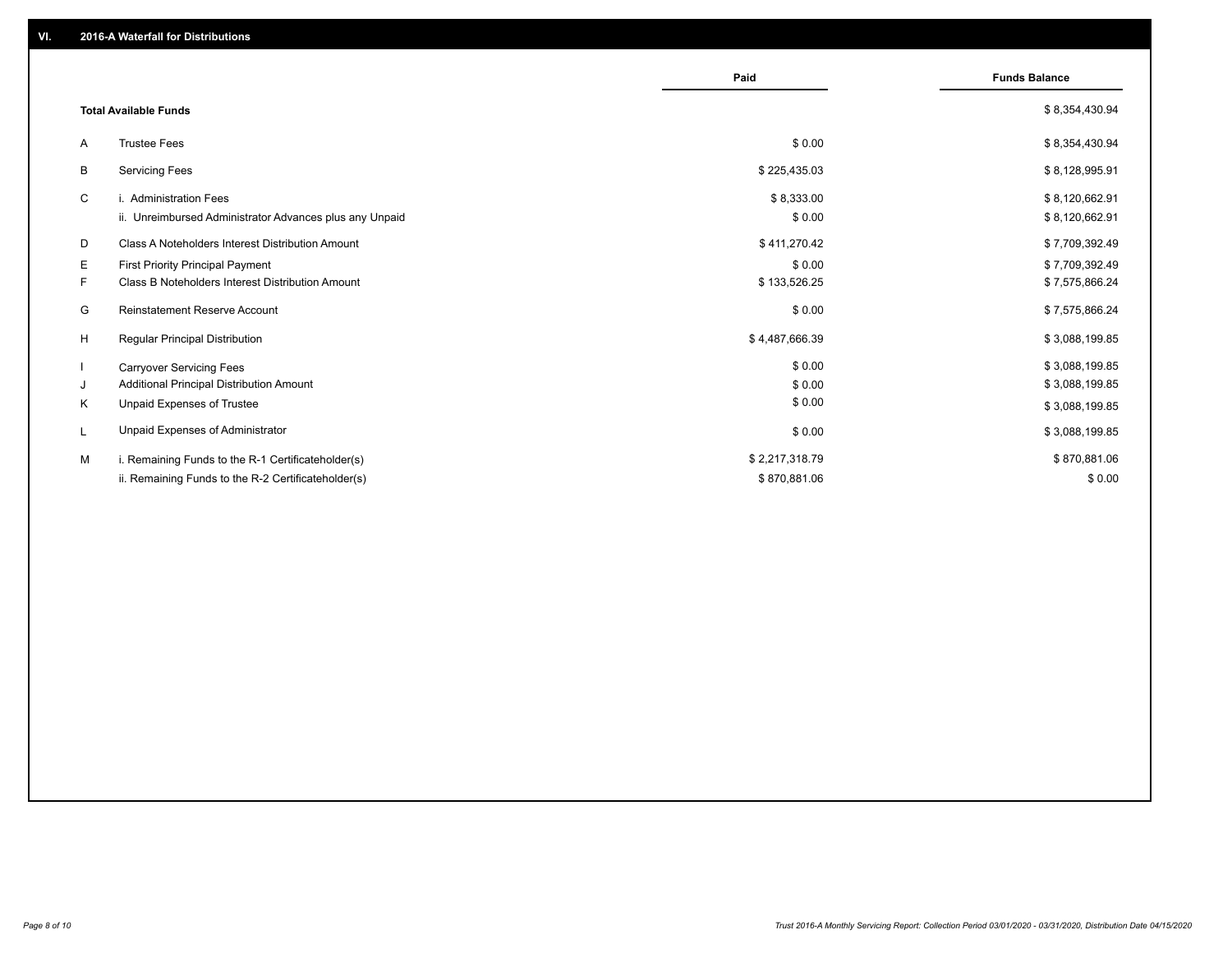| <b>Distribution Amounts</b>                                |                         |                         |                         |
|------------------------------------------------------------|-------------------------|-------------------------|-------------------------|
|                                                            | A <sub>2</sub> A        | A <sub>2</sub> B        | в                       |
| Cusip/Isin                                                 | 78449FAB7               | 78449FAC5               | 78449FAD3               |
| <b>Beginning Balance</b>                                   | \$121,703,456.71        | \$74,808,546.78         | \$50,000,000.00         |
| Index                                                      | <b>FIXED</b>            | <b>LIBOR</b>            | <b>LIBOR</b>            |
| Spread/Fixed Rate                                          | 2.70%                   | 1.50%                   | 2.50%                   |
| Record Date (Days Prior to Distribution)                   | 1 NEW YORK BUSINESS DAY | 1 NEW YORK BUSINESS DAY | 1 NEW YORK BUSINESS DAY |
| Accrual Period Begin                                       | 3/15/2020               | 3/16/2020               | 3/16/2020               |
| <b>Accrual Period End</b>                                  | 4/15/2020               | 4/15/2020               | 4/15/2020               |
| Daycount Fraction                                          | 0.08333333              | 0.08333333              | 0.08333333              |
| Interest Rate*                                             | 2.70000%                | 2.20463%                | 3.20463%                |
| <b>Accrued Interest Factor</b>                             | 0.002250000             | 0.001837192             | 0.002670525             |
| <b>Current Interest Due</b>                                | \$273,832.78            | \$137,437.64            | \$133,526.25            |
| Interest Shortfall from Prior Period Plus Accrued Interest | $\mathcal{S}$ -         | $\mathsf{\$}$ -         | $\mathcal{S}$ -         |
| <b>Total Interest Due</b>                                  | \$273,832.78            | \$137,437.64            | \$133,526.25            |
| <b>Interest Paid</b>                                       | \$273,832.78            | \$137,437.64            | \$133,526.25            |
| <b>Interest Shortfall</b>                                  | $\frac{1}{2}$           | $$ -$                   | $\mathbb{S}$ -          |
| <b>Principal Paid</b>                                      | \$2,779,293.39          | \$1,708,373.00          | $$ -$                   |
| <b>Ending Principal Balance</b>                            | \$118,924,163.32        | \$73,100,173.78         | \$50,000,000.00         |
| Paydown Factor                                             | 0.012749052             | 0.012749052             | 0.000000000             |
| <b>Ending Balance Factor</b>                               | 0.545523685             | 0.545523685             | 1.000000000             |

\* Pay rates for Current Distribution. For the interest rates applicable to the next distribution date, please see https://www.salliemae.com/about/investors/data/SMBabrate.txt.

**VII. 2016-A Distributions**